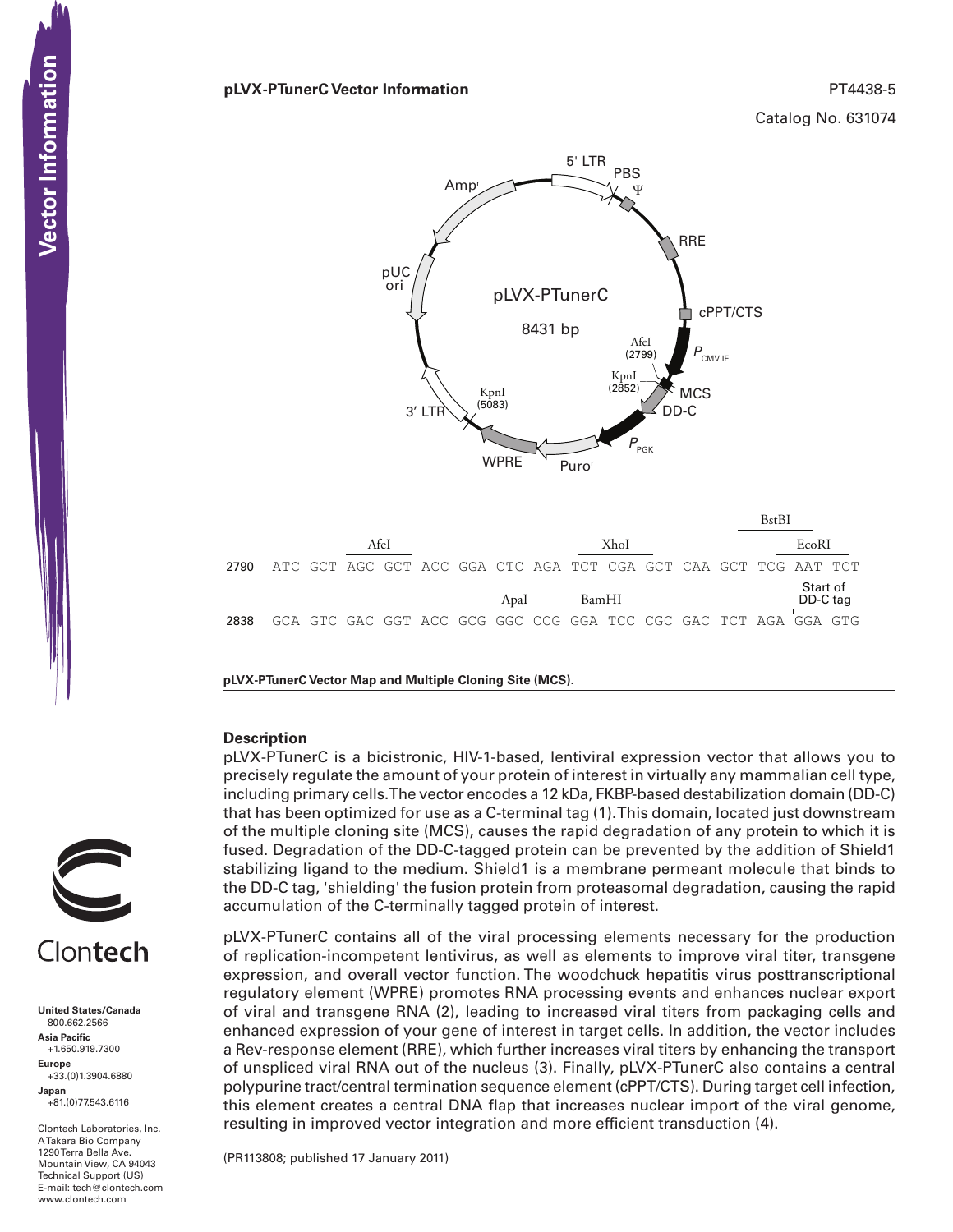In addition to lentiviral elements, pLVX-PTunerC contains a puromycin resistance gene (Puror ) under the control of the murine phosphoglycerate kinase promoter ( $P_{_{\sf{PGK}}}$ ). Turnover of the Puro<sup>r</sup> gene product is unaffected by the DD-C tag, so puromycin resistance can be used as an indicator of transduction efficiency and a marker for selection. The vector also contains a pUC origin of replication and an *E. coli* ampicillin resistance gene (Amp<sup>r</sup>) for propagation and selection in bacteria.

# **Use**

pLVX-PTunerC is available in the Lenti-X™ ProteoTuner™Shield System C (Cat. No. 631074). The vector is designed to constitutively coexpress a C-terminally DD-C-tagged protein of interest and puromycin resistance when transduced into mammalian cells. To create your DD-C-tagged protein of interest, your gene of interest must contain no in-frame stop codons, and must be cloned into the MCS in the same reading frame as the DD-C tag sequence. Before it can be transduced into target cells, the vector must be cotransfected into 293T cells with our Lenti-X™ HT Packaging System (Cat. Nos. 632160 and 632161) and packaged into viral particles. This packaging system allows the safe production of high titer, infectious, replication-incompetent, VSV-G pseudotyped lentiviral particles that can infect a wide range of cell types, including non-dividing and primary cells (5).

When cells expressing a DD-C-tagged protein of interest are grown in medium containing Shield1, the ligand binds to the DD-C tag and protects the fusion protein from degradation. As a result, the protein quickly accumulates inside the cells in amounts that are directly proportional to the concentration of Shield1 in the medium. If the cells are subsequently grown in medium lacking Shield1, the DD-C tag is no longer stabilized and the fusion protein is rapidly degraded. Because the effects of Shield1 are concentration-dependent and reversible, it is possible to fine-tune the amount of fusion protein present in the cells simply by adjusting the concentration of the ligand in the medium (6).

## **Location of Features**

- • 5' LTR: 1–635
- PBS (primer binding site): 636-653
- Ψ (packaging signal): 685–822
- RRE (Rev-response element): 1303–1536
- • cPPT/CTS (central polypurine tract/central termination sequence): 2031–2151
- $P_{\text{CMVF}}$  (human cytomegalovirus immediate early promoter): 2185–2787
- MCS (multiple cloning site): 2815-2867
- • DD-C (destabilization domain, optimized for use as a C-terminal tag): 2880–3200
- $P_{PCK}$  (phosphoglycerate kinase promoter): 3211–3719
- • Puro<sup>r</sup> (puromycin resistance gene; puromycin N-acetyltransferase): 3740–4339
- WPRE (woodchuck posttranscriptional regulatory element): 4353–4944
- • 3' LTR: 5148–5784
- pUC origin of replication: 6254–6924 (complementary)
- Amp<sup>r</sup> (ampicillin resistance gene; β-lactamase): 7069–8065 (complementary)

## **Selection of Stable Transfectants**

• Selectable marker: plasmid confers resistance to puromycin.

## **Propagation in** *E. coli*

- • Suitable host strains: Stellar™Competent Cells.
- • Selectable marker: plasmid confers resistance to ampicillin (100 µg/ml) in *E. coli* hosts.
- • *E. coli* replication origin: pUC

## **References**

- 1. Chu, B. W. *et al.* (2008) *Bioorg. Med. Chem. Lett.* **18**(22):5941–5944.
- 2. Zufferey, R. *et al.* (1999) *J. Virol.* **73**(4):2886–2892.
- 3. Cochrane, A. W. *et al.* (1990) *Proc. Natl. Acad. Sci. USA* **87**(3):1198–1202.
- 4. Zennou, V. *et al.* (2000) *Cell* **101**(2):173–185.
- 5. Wu, X. *et al.* (2000) *Mol. Ther.* **2**(1):47–55.
- 6. Banaszynski, L. *et al.* (2006) *Cell* **126**(5):995–1004.